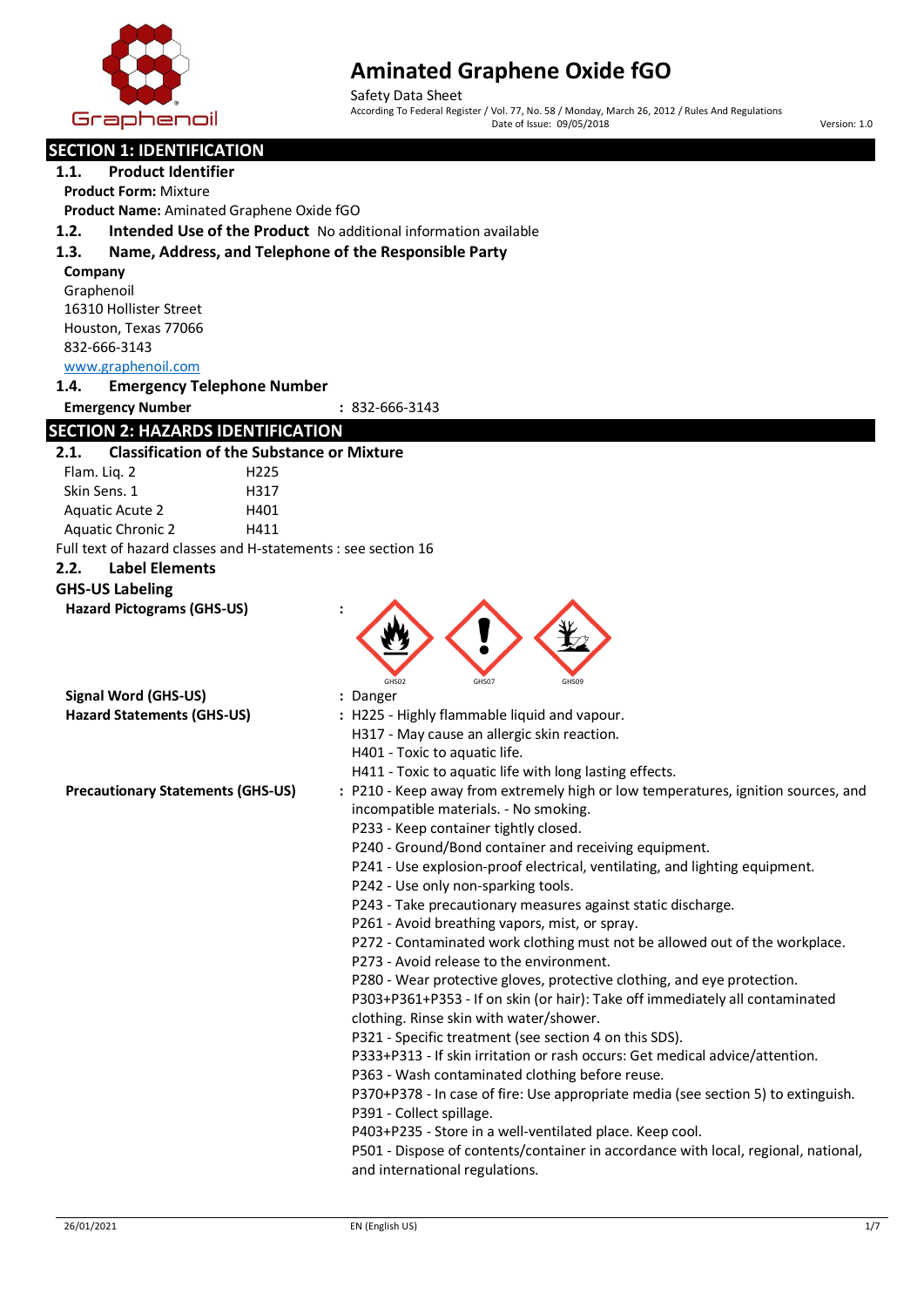Safety Data Sheet

According to Federal Register / Vol. 77, No. 58 / Monday, March 26, 2012 / Rules and Regulations

## **2.3. Other Hazards**

Exposure may aggravate pre-existing eye, skin, or respiratory conditions.

### **2.4. Unknown Acute Toxicity (GHS-US)**

No data available

## **SECTION 3: COMPOSITION/INFORMATION ON INGREDIENTS**

#### **3.1. Substance**

#### Not applicable

**3.2. Mixture**

| <b>Name</b>                | <b>Product Identifier</b> | %              | <b>GHS-US classification</b>                                                                           |
|----------------------------|---------------------------|----------------|--------------------------------------------------------------------------------------------------------|
| Proprietary Ingredient #1* | (CAS-No.) Trade Secret    | $19.6 - 63.7$  | Flam. Liq. 3, H226<br>Skin Sens. 1B, H317<br>Aquatic Acute 2, H401<br>Aquatic Chronic 2, H411          |
| Proprietary Ingredient #2* | (CAS-No.) Trade Secret    | 2              | Flam. Lig. 2, H225<br>Acute Tox. 4<br>(Inhalation: vapour), H332<br>STOT SE 3, H336<br>STOT SE 3, H335 |
| Proprietary Ingredient #3* | (CAS-No.) Trade Secret    | $0.098 - 0.98$ | Not classified                                                                                         |

Full text of H-phrases: see section 16

# **SECTION 4: FIRST AID MEASURES**

### **4.1. Description of First-aid Measures**

**First-aid Measures General:** Never give anything by mouth to an unconscious person. If you feel unwell, seek medical advice (show the label where possible).

**First-aid Measures After Inhalation:** When symptoms occur: go into open air and ventilate suspected area. Obtain medical attention if breathing difficulty persists.

**First-aid Measures After Skin Contact:** Immediately remove contaminated clothing. Drench affected area with water for at least 15 minutes. Obtain medical attention if irritation/rash develops or persists.

**First-aid Measures After Eye Contact:** Remove contact lenses, if present and easy to do. Continue rinsing. Rinse cautiously with water for at least 15 minutes. Obtain medical attention.

**First-aid Measures After Ingestion:** Rinse mouth. Do NOT induce vomiting. Obtain medical attention.

#### **4.2. Most Important Symptoms and Effects Both Acute and Delayed**

**Symptoms/Injuries:** Skin sensitization.

**Symptoms/Injuries After Inhalation:** Prolonged exposure may cause irritation.

**Symptoms/Injuries After Skin Contact:** May cause an allergic skin reaction.

**Symptoms/Injuries After Eye Contact:** May cause slight irritation to eyes.

**Symptoms/Injuries After Ingestion:** Ingestion may cause adverse effects.

**Chronic Symptoms:** None known.

#### **4.3. Indication of Any Immediate Medical Attention and Special Treatment Needed**

If exposed or concerned, get medical advice and attention. If medical advice is needed, have product container or label at hand.

## **SECTION 5: FIRE-FIGHTING MEASURES**

#### **5.1. Extinguishing Media**

**Suitable Extinguishing Media:** Dry chemical powder, alcohol-resistant foam, carbon dioxide (CO2). Water may be ineffective but water should be used to keep fire-exposed container cool.

**Unsuitable Extinguishing Media:** Do not use a heavy water stream. A heavy water stream may spread burning liquid.

## **5.2. Special Hazards Arising From the Substance or Mixture**

**Fire Hazard:** Highly flammable liquid and vapor.

**Explosion Hazard:** May form flammable or explosive vapor-air mixture.

**Reactivity:** Reacts violently with strong oxidizers. Increased risk of fire or explosion.

#### **5.3. Advice for Firefighters**

**Precautionary Measures Fire:** Exercise caution when fighting any chemical fire.

**Firefighting Instructions:** Use water spray or fog for cooling exposed containers. In case of major fire and large quantities: Evacuate area. Fight fire remotely due to the risk of explosion.

**Protection During Firefighting:** Do not enter fire area without proper protective equipment, including respiratory protection.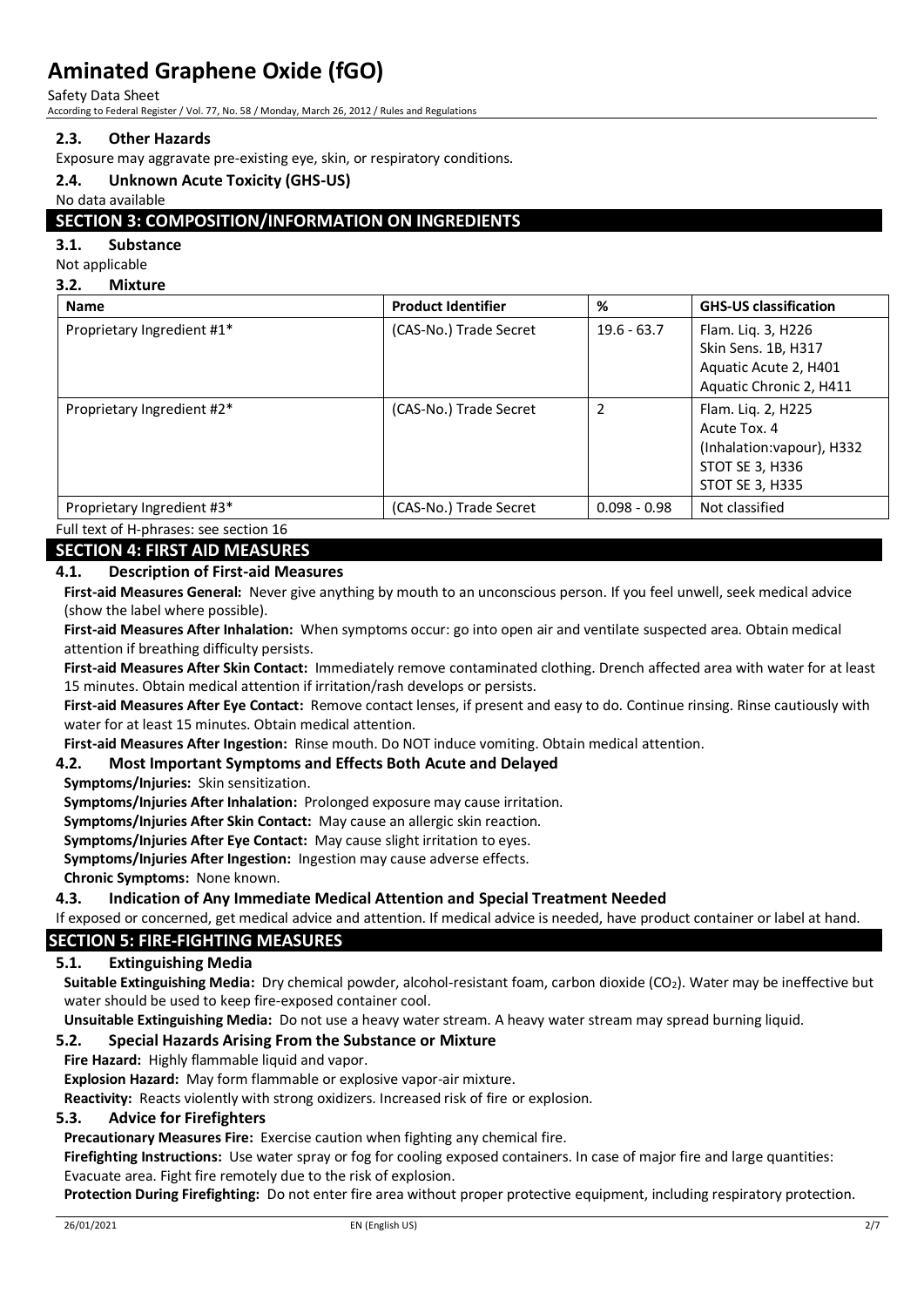Safety Data Sheet

According to Federal Register / Vol. 77, No. 58 / Monday, March 26, 2012 / Rules and Regulations

**Hazardous Combustion Products: Carbon oxides (CO, CO<sub>2</sub>).** 

**Other Information:** Do not allow run-off from fire fighting to enter drains or water courses.

#### **SECTION 6: ACCIDENTAL RELEASE MEASURES**

#### **6.1. Personal Precautions, Protective Equipment and Emergency Procedures**

**General Measures:** Avoid breathing (vapor, mist, spray). Do not get in eyes, on skin, or on clothing. Keep away from heat, hot surfaces, sparks, open flames, and other ignition sources. No smoking. Use special care to avoid static electric charges.

### **6.1.1. For Non-Emergency Personnel**

**Protective Equipment:** Use appropriate personal protective equipment (PPE).

**Emergency Procedures:** Evacuate unnecessary personnel. Stop leak if safe to do so.

#### **6.1.2. For Emergency Personnel**

**Protective Equipment:** Equip cleanup crew with proper protection.

**Emergency Procedures:** Upon arrival at the scene, a first responder is expected to recognize the presence of dangerous goods, protect oneself and the public, secure the area, and call for the assistance of trained personnel as soon as conditions permit. Ventilate area. Eliminate ignition sources.

#### **6.2. Environmental Precautions**

Prevent entry to sewers and public waters. Avoid release to the environment. Collect spillage.

#### **6.3. Methods and Materials for Containment and Cleaning Up**

**For Containment:** Contain any spills with dikes or absorbents to prevent migration and entry into sewers or streams. As an immediate precautionary measure, isolate spill or leak area in all directions.

**Methods for Cleaning Up:** Clean up spills immediately and dispose of waste safely. Transfer spilled material to a suitable container for disposal. Contact competent authorities after a spill. Absorb and/or contain spill with inert material. Do not take up in combustible material such as: saw dust or cellulosic material. Use only non-sparking tools.

#### **6.4. Reference to Other Sections**

See Section 8 for exposure controls and personal protection and Section 13 for disposal considerations.

# **SECTION 7: HANDLING AND STORAGE**

#### **7.1. Precautions for Safe Handling**

**Additional Hazards When Processed:** Handle empty containers with care because residual vapors are flammable. **Precautions for Safe Handling:** Wash hands and other exposed areas with mild soap and water before eating, drinking or smoking and when leaving work. Avoid prolonged contact with eyes, skin and clothing. Avoid breathing vapors, mist, spray. Take precautionary measures against static discharge. Use only non-sparking tools.

**Hygiene Measures:** Handle in accordance with good industrial hygiene and safety procedures.

#### **7.2. Conditions for Safe Storage, Including Any Incompatibilities**

**Technical Measures:** Comply with applicable regulations. Take action to prevent static discharges. Ground and bond container and receiving equipment. Use explosion-proof electrical, ventilating, and lighting equipment.

**Storage Conditions:** Store in a dry, cool place. Keep/Store away from direct sunlight, extremely high or low temperatures and incompatible materials. Store in a well-ventilated place. Keep container tightly closed. Keep in fireproof place.

**Incompatible Materials:** Strong acids, strong bases, strong oxidizers.

# **7.3. Specific End Use(s)** No additional information available

#### **SECTION 8: EXPOSURE CONTROLS/PERSONAL PROTECTION**

#### **8.1. Control Parameters**

For substances listed in section 3 that are not listed here, there are no established exposure limits from the manufacturer, supplier, importer, or the appropriate advisory agency including: ACGIH (TLV), AIHA (WEEL), NIOSH (REL), or OSHA (PEL).

| <b>Proprietary Ingredient #2</b> |                                     |                    |
|----------------------------------|-------------------------------------|--------------------|
| <b>USA ACGIH</b>                 | ACGIH TWA (ppm)                     | 50 ppm             |
| <b>USA ACGIH</b>                 | ACGIH STEL (ppm)                    | $150$ ppm          |
| <b>USA NIOSH</b>                 | NIOSH REL (TWA) $(mg/m3)$           | 950 mg/m $3$       |
| <b>USA NIOSH</b>                 | NIOSH REL (TWA) (ppm)               | $200$ ppm          |
| <b>USA IDLH</b>                  | US IDLH (ppm)                       | 1500 ppm (10% LEL) |
| <b>USA OSHA</b>                  | OSHA PEL (TWA) (mg/m <sup>3</sup> ) | 950 mg/m $3$       |
| <b>USA OSHA</b>                  | OSHA PEL (TWA) (ppm)                | $200$ ppm          |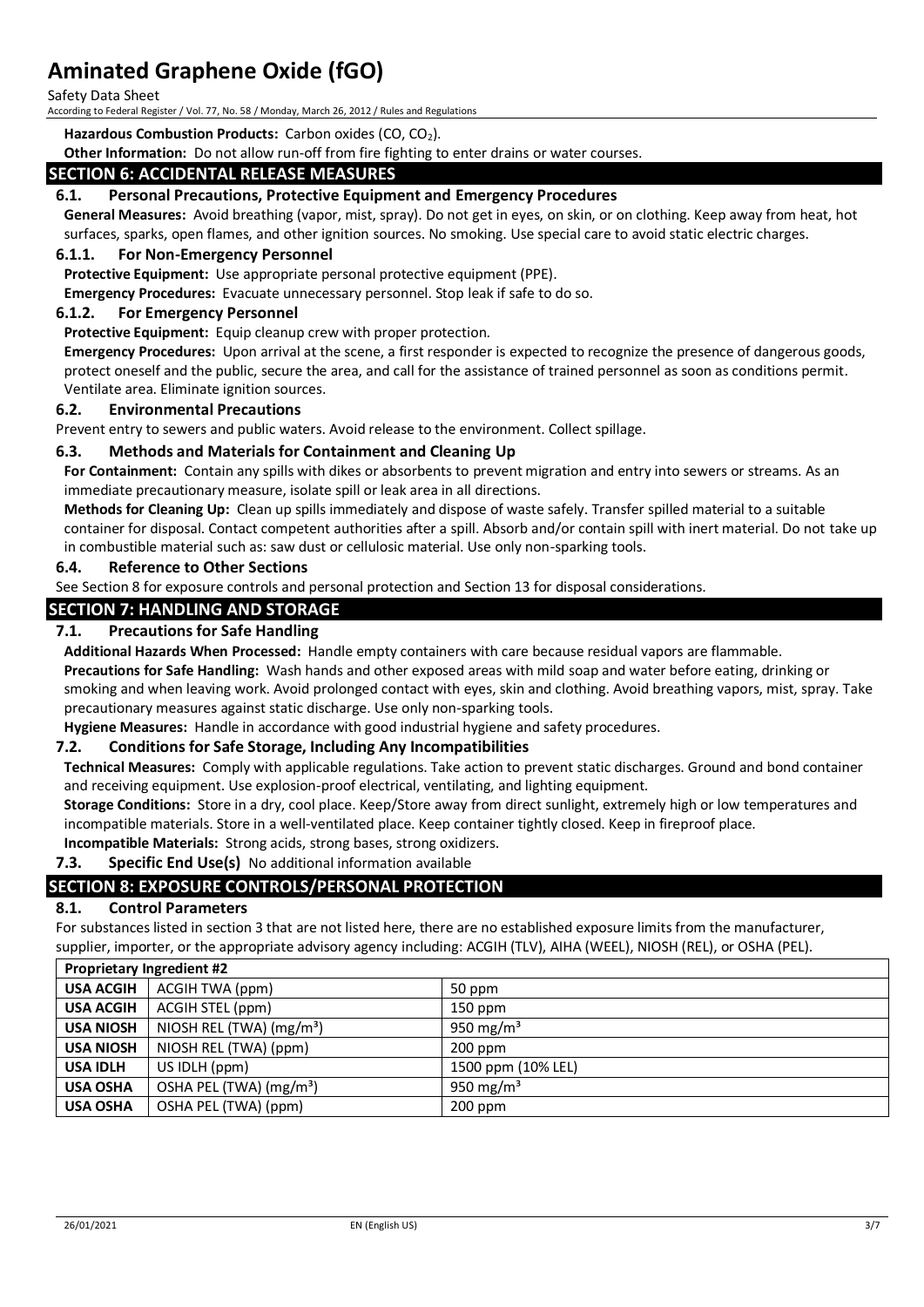Safety Data Sheet

According to Federal Register / Vol. 77, No. 58 / Monday, March 26, 2012 / Rules and Regulations

| 8.2.<br><b>Exposure Controls</b>                                                |                                                                                                                                                                                                                                                                                                                                                                                                                                                                                                                                      |
|---------------------------------------------------------------------------------|--------------------------------------------------------------------------------------------------------------------------------------------------------------------------------------------------------------------------------------------------------------------------------------------------------------------------------------------------------------------------------------------------------------------------------------------------------------------------------------------------------------------------------------|
| <b>Appropriate Engineering Controls</b><br><b>Personal Protective Equipment</b> | : Suitable eye/body wash equipment should be available in the vicinity of any<br>potential exposure. Ensure adequate ventilation, especially in confined areas.<br>Ensure all national/local regulations are observed. Gas detectors should be used<br>when flammable gases or vapors may be released. Proper grounding procedures to<br>avoid static electricity should be followed. Use explosion-proof equipment.<br>: Gloves. Protective clothing. Protective goggles. Insufficient ventilation: wear<br>respiratory protection. |
|                                                                                 |                                                                                                                                                                                                                                                                                                                                                                                                                                                                                                                                      |
| <b>Materials for Protective Clothing</b>                                        | : Chemically resistant materials and fabrics. Wear fire/flame resistant/retardant                                                                                                                                                                                                                                                                                                                                                                                                                                                    |
|                                                                                 | clothing.                                                                                                                                                                                                                                                                                                                                                                                                                                                                                                                            |
| <b>Hand Protection</b>                                                          | : Wear protective gloves.                                                                                                                                                                                                                                                                                                                                                                                                                                                                                                            |
| <b>Eye and Face Protection</b><br><b>Skin and Body Protection</b>               | : Chemical safety goggles.<br>: Wear suitable protective clothing.                                                                                                                                                                                                                                                                                                                                                                                                                                                                   |
| <b>Respiratory Protection</b>                                                   | : If exposure limits are exceeded or irritation is experienced, approved respiratory                                                                                                                                                                                                                                                                                                                                                                                                                                                 |
|                                                                                 | protection should be worn. In case of inadequate ventilation, oxygen deficient                                                                                                                                                                                                                                                                                                                                                                                                                                                       |
|                                                                                 | atmosphere, or where exposure levels are not known wear approved respiratory                                                                                                                                                                                                                                                                                                                                                                                                                                                         |
|                                                                                 | protection.                                                                                                                                                                                                                                                                                                                                                                                                                                                                                                                          |
| <b>Other Information</b>                                                        | : When using, do not eat, drink or smoke.                                                                                                                                                                                                                                                                                                                                                                                                                                                                                            |
| <b>SECTION 9: PHYSICAL AND CHEMICAL PROPERTIES</b>                              |                                                                                                                                                                                                                                                                                                                                                                                                                                                                                                                                      |
| <b>Information on Basic Physical and Chemical Properties</b><br>9.1.            |                                                                                                                                                                                                                                                                                                                                                                                                                                                                                                                                      |
| <b>Physical State</b>                                                           | : Liquid                                                                                                                                                                                                                                                                                                                                                                                                                                                                                                                             |
| Appearance                                                                      | : No data available                                                                                                                                                                                                                                                                                                                                                                                                                                                                                                                  |
| Odor                                                                            | : Ammoniacal                                                                                                                                                                                                                                                                                                                                                                                                                                                                                                                         |
| <b>Odor Threshold</b>                                                           | No data available                                                                                                                                                                                                                                                                                                                                                                                                                                                                                                                    |
| pH                                                                              | No data available                                                                                                                                                                                                                                                                                                                                                                                                                                                                                                                    |
| <b>Evaporation Rate</b>                                                         | No data available                                                                                                                                                                                                                                                                                                                                                                                                                                                                                                                    |
| <b>Melting Point</b>                                                            | No data available                                                                                                                                                                                                                                                                                                                                                                                                                                                                                                                    |
| <b>Freezing Point</b>                                                           | : No data available                                                                                                                                                                                                                                                                                                                                                                                                                                                                                                                  |
| <b>Boiling Point</b>                                                            | No data available                                                                                                                                                                                                                                                                                                                                                                                                                                                                                                                    |
| <b>Flash Point</b>                                                              | : No data available                                                                                                                                                                                                                                                                                                                                                                                                                                                                                                                  |
| <b>Auto-ignition Temperature</b>                                                | No data available                                                                                                                                                                                                                                                                                                                                                                                                                                                                                                                    |
| <b>Decomposition Temperature</b>                                                | : No data available                                                                                                                                                                                                                                                                                                                                                                                                                                                                                                                  |
| Flammability (solid, gas)                                                       | Not applicable                                                                                                                                                                                                                                                                                                                                                                                                                                                                                                                       |
| <b>Vapor Pressure</b>                                                           | : No data available                                                                                                                                                                                                                                                                                                                                                                                                                                                                                                                  |
| Relative Vapor Density at 20°C                                                  | : No data available                                                                                                                                                                                                                                                                                                                                                                                                                                                                                                                  |
| <b>Relative Density</b>                                                         | : No data available                                                                                                                                                                                                                                                                                                                                                                                                                                                                                                                  |
| Solubility                                                                      | : No data available                                                                                                                                                                                                                                                                                                                                                                                                                                                                                                                  |
| <b>Partition Coefficient: N-Octanol/Water</b>                                   | : No data available                                                                                                                                                                                                                                                                                                                                                                                                                                                                                                                  |
| <b>Viscosity</b>                                                                | : No data available                                                                                                                                                                                                                                                                                                                                                                                                                                                                                                                  |
| Other Information No additional information available<br>9.2.                   |                                                                                                                                                                                                                                                                                                                                                                                                                                                                                                                                      |

# **SECTION 10: STABILITY AND REACTIVITY**

**10.1. Reactivity:** Reacts violently with strong oxidizers. Increased risk of fire or explosion.

**10.2. Chemical Stability:** Extremely flammable liquid and vapor. May form flammable or explosive vapor-air mixture.

**10.3. Possibility of Hazardous Reactions:** Hazardous polymerization will not occur.

**10.4. Conditions to Avoid:** Direct sunlight, extremely high or low temperatures, heat, hot surfaces, sparks, open flames, incompatible materials, and other ignition sources.

- **10.5. Incompatible Materials:** Strong acids, strong bases, strong oxidizers.
- **10.6. Hazardous Decomposition Products:** Does not decompose.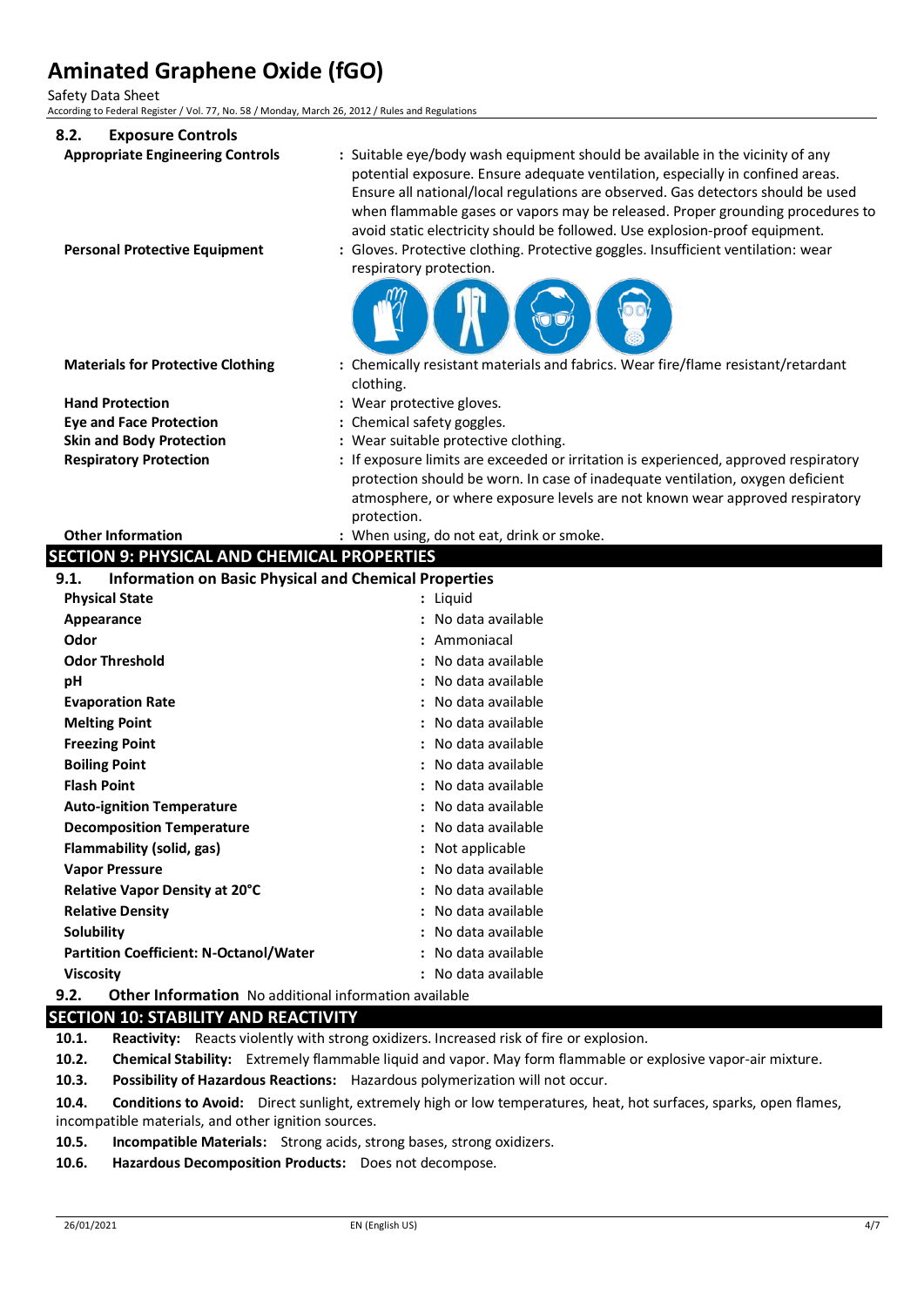Safety Data Sheet

According to Federal Register / Vol. 77, No. 58 / Monday, March 26, 2012 / Rules and Regulations

### **SECTION 11: TOXICOLOGICAL INFORMATION**

#### **11.1. Information on Toxicological Effects**

**Acute Toxicity:** Not classified

| <b>Proprietary Ingredient #1</b> |                                               |
|----------------------------------|-----------------------------------------------|
| LD50 Oral Rat                    | 13 g/kg                                       |
| <b>LD50 Dermal Rabbit</b>        | $> 2$ ml/kg                                   |
| <b>LC50 Inhalation Rat</b>       | 33 mg/l/4h                                    |
| ATE (Oral)                       | 13,000.00 mg/kg body weight                   |
| ATE (Vapors)                     | 33.00 mg/l/4h                                 |
| ATE (Dust/Mist)                  | 33.00 mg/l/4h                                 |
| <b>Proprietary Ingredient #2</b> |                                               |
| LD50 Oral Rat                    | 4500 mg/kg                                    |
| <b>LD50 Dermal Rabbit</b>        | > 2000                                        |
| <b>LC50 Inhalation Rat</b>       | > 9482 mg/m <sup>3</sup> (Exposure time: 4 h) |
| <b>LC50 Inhalation Rat</b>       | 13.3 mg/l/4h                                  |
| <b>LC50 Inhalation Rat</b>       | 5157 ppm/4h                                   |

#### **Skin Corrosion/Irritation:** Not classified

**Serious Eye Damage/Irritation:** Not classified

**Respiratory or Skin Sensitization:** May cause an allergic skin reaction.

**Germ Cell Mutagenicity:** Not classified

**Carcinogenicity:** Not classified

**Reproductive Toxicity:** Not classified

**Specific Target Organ Toxicity (Single Exposure):** Not classified

**Specific Target Organ Toxicity (Repeated Exposure):** Not classified

**Aspiration Hazard:** Not classified

**Symptoms/Injuries After Inhalation:** Prolonged exposure may cause irritation.

**Symptoms/Injuries After Skin Contact:** May cause an allergic skin reaction.

**Symptoms/Injuries After Eye Contact:** May cause slight irritation to eyes.

**Symptoms/Injuries After Ingestion:** Ingestion may cause adverse effects.

**Chronic Symptoms:** None known.

#### **SECTION 12: ECOLOGICAL INFORMATION**

| 12.1.<br><b>Toxicity</b>                                                   |                                                                                    |
|----------------------------------------------------------------------------|------------------------------------------------------------------------------------|
| <b>Ecology - General</b>                                                   | : Toxic to aquatic life with long lasting effects.                                 |
| <b>Proprietary Ingredient #1</b>                                           |                                                                                    |
| EC50 Daphnia 1<br>3.68 mg/l (Exposure time: 48 h - Species: Daphnia magna) |                                                                                    |
| <b>Proprietary Ingredient #2</b>                                           |                                                                                    |
| LC50 Fish 1                                                                | 296 - 362 mg/l (Exposure time: 96 h - Species: Pimephales promelas [flow-through]) |
| <b>Persistence and Degradability</b><br>12.2.                              |                                                                                    |
| <b>IA-110 fGO</b>                                                          |                                                                                    |
| <b>Persistence and Degradability</b>                                       | May cause long-term adverse effects in the environment.                            |
| <b>Bioaccumulative Potential</b><br>12.3.                                  |                                                                                    |
| <b>IA-110 fGO</b>                                                          |                                                                                    |
| <b>Bioaccumulative Potential</b>                                           | Not established.                                                                   |
| <b>Proprietary Ingredient #1</b>                                           |                                                                                    |
| Log Pow                                                                    | 3.7 (at 25 °C)                                                                     |
| <b>Proprietary Ingredient #2</b>                                           |                                                                                    |
| Log Pow                                                                    | 1.38                                                                               |
| 12.4.<br><b>Mobility in Soil</b> No additional information available       |                                                                                    |

#### **12.5. Other Adverse Effects**

**Other Information :** Avoid release to the environment.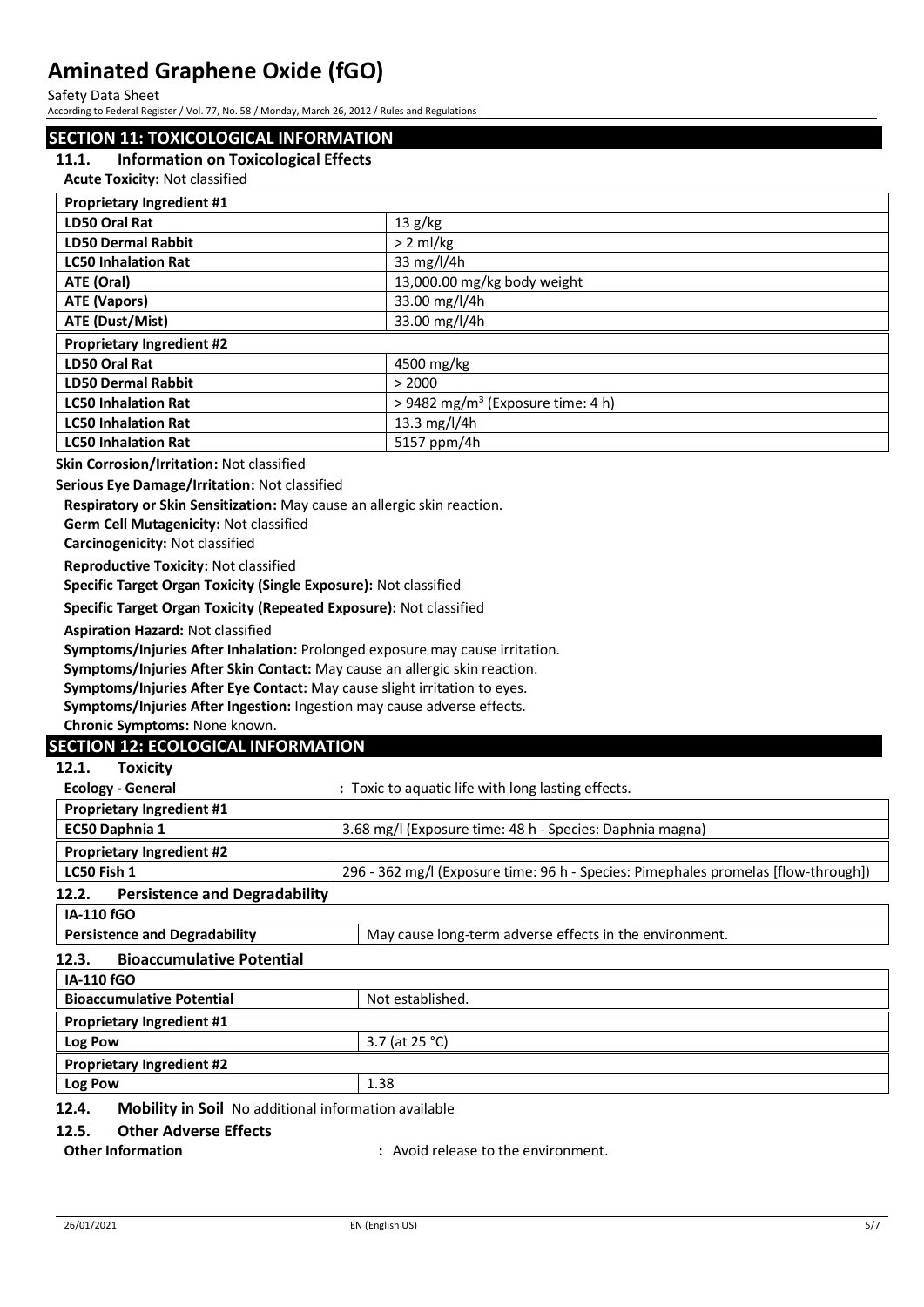Safety Data Sheet

According to Federal Register / Vol. 77, No. 58 / Monday, March 26, 2012 / Rules and Regulations

# **SECTION 13: DISPOSAL CONSIDERATIONS**

## **13.1. Waste Treatment Methods**

**Waste Disposal Recommendations:** Dispose of contents/container in accordance with local, regional, national, and international regulations.

**Additional Information:** Handle empty containers with care because residual vapors are flammable.

**Ecology - Waste Materials:** Avoid release to the environment. This material is hazardous to the aquatic environment. Keep out of sewers and waterways.

# **SECTION 14: TRANSPORT INFORMATION**

The shipping description(s) stated herein were prepared in accordance with certain assumptions at the time the SDS was authored, and can vary based on a number of variables that may or may not have been known at the time the SDS was issued.

#### **14.1. In Accordance with DOT**

| <b>Proper Shipping Name</b><br><b>Hazard Class</b><br><b>Identification Number</b><br><b>Label Codes</b> | : FLAMMABLE LIQUIDS, N.O.S. (Resin)<br>: 3<br>: UN1993<br>: 3 |
|----------------------------------------------------------------------------------------------------------|---------------------------------------------------------------|
| <b>Packing Group</b><br><b>Marine Pollutant</b><br><b>ERG Number</b>                                     | : II<br>: Marine pollutant<br>: 128                           |
| In Accordance with IMDG<br>14.2.                                                                         |                                                               |
| <b>Proper Shipping Name</b>                                                                              | : FLAMMABLE LIQUID, N.O.S.                                    |
| <b>Hazard Class</b>                                                                                      | : 3                                                           |
| <b>Identification Number</b>                                                                             | : UN1993                                                      |
| <b>Packing Group</b>                                                                                     | : II                                                          |
| <b>Label Codes</b>                                                                                       | : 3                                                           |
| EmS-No. (Fire)                                                                                           | $: F-E$                                                       |
| EmS-No. (Spillage)                                                                                       | $: S-E$                                                       |
| <b>Marine Pollutant</b>                                                                                  | : Marine pollutant                                            |
| 14.3. In Accordance with IATA                                                                            |                                                               |
| <b>Proper Shipping Name</b>                                                                              | : FLAMMABLE LIQUID, N.O.S.<br>(Resin)                         |
| <b>Packing Group</b>                                                                                     | $:$ $\mathbb{I}$                                              |
| <b>Identification Number</b>                                                                             | : UN1993                                                      |
| <b>Hazard Class</b>                                                                                      | : 3                                                           |
| <b>Label Codes</b>                                                                                       | : 3                                                           |
| <b>ERG Code (IATA)</b>                                                                                   | : 3H                                                          |

# **SECTION 15: REGULATORY INFORMATION**

| Health hazard - Respiratory or skin sensitization                          |
|----------------------------------------------------------------------------|
| Physical hazard - Flammable (gases, aerosols, liquids, or solids)          |
|                                                                            |
| Listed on the United States TSCA (Toxic Substances Control Act) inventory  |
| T - T - indicates a substance that is the subject of a Section 4 test rule |
| under TSCA.                                                                |
|                                                                            |
| Listed on the United States TSCA (Toxic Substances Control Act) inventory  |
| 5000 lb listed under Butyl acetate                                         |
|                                                                            |

#### **15.2. US State Regulations**

# **Proprietary Ingredient #2**

- U.S. Massachusetts Right To Know List
- U.S. New Jersey Right to Know Hazardous Substance List
- U.S. Pennsylvania RTK (Right to Know) Environmental Hazard List
- U.S. Pennsylvania RTK (Right to Know) List